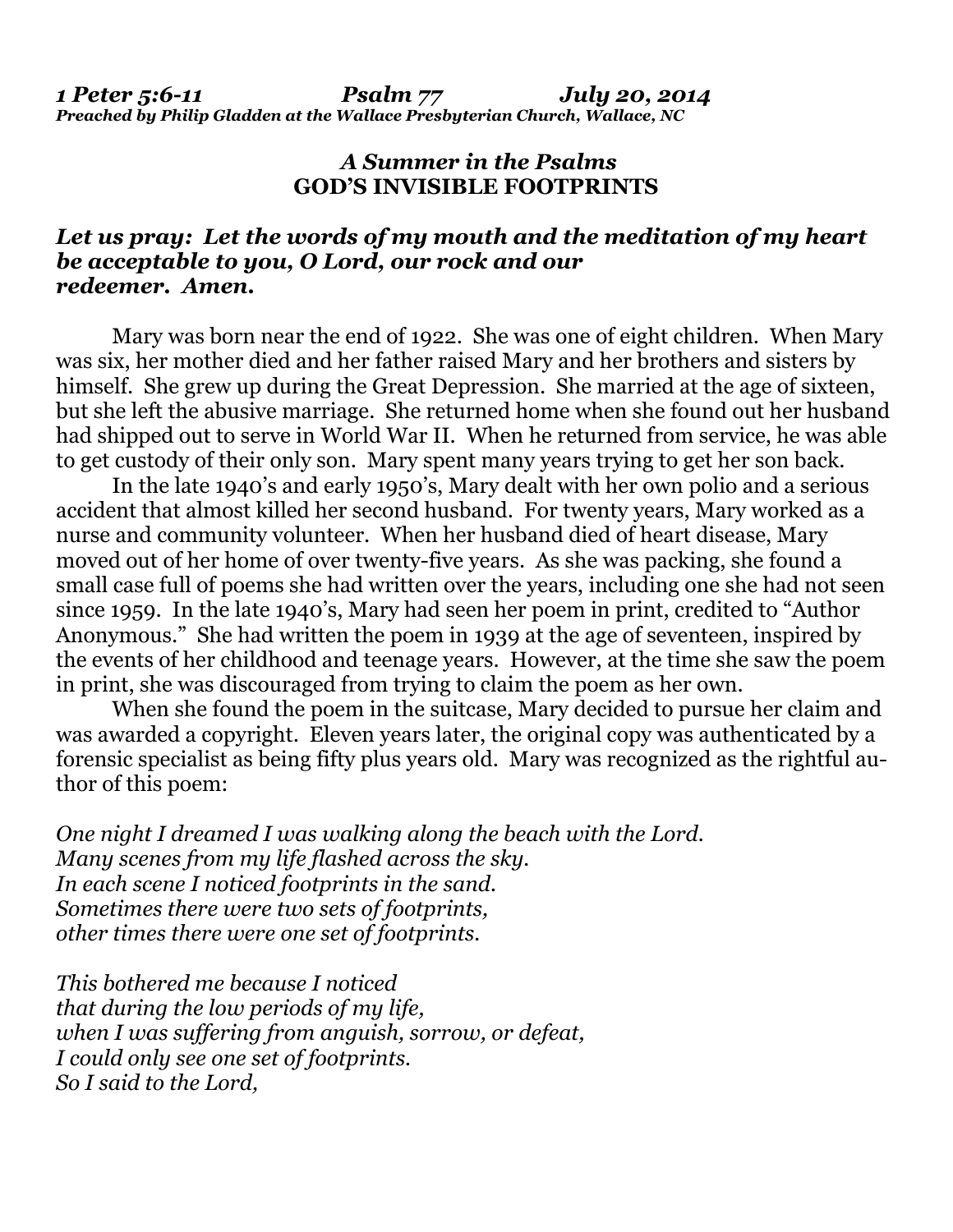*"You promised me, Lord, that if I followed you, you would walk with me always. But I have noticed that during the most trying periods of my life there have only been one set of footprints in the sand. Why, when I needed you most, have you not been there for me?"* 

*The Lord replied, "The times when you have seen only one set of footprints, is when I carried you."*<sup>1</sup>

 Twenty-five hundred years before Mary Stevenson wrote "Footprints in the Sand," another poet wrote about God's footprints. His poem was based on the tragic events in his own life, as well in the lives of his people. His capital city had been ransacked by the superpower of the day. He and his fellow citizens were deported into exile, where their captors mocked and taunted them, and said, "Sing us one of the songs of Zion!" Perhaps the greatest insult and tragedy of all was the destruction of the Temple, God's house, the very sign of God's presence among his people.

 It's no wonder the poet lamented this low period of his life and his people's life, with all of its anguish, sorrow, and defeat, with these soul-baring words:

*I think of God, and I moan; I meditate, and my spirit faints. I am so troubled that I cannot speak. "Will the Lord spurn forever, and never again be favorable? Has his steadfast love ceased forever? Are his promises at an end for all time? Has God forgotten to be gracious? Has he in anger shut up his compassion?"* (Psalm 77:3, 6-9)

 At our session meeting last Tuesday night, Elder John Green shared a poem in his opening devotional that his father had written. John introduced the poem by telling us a little bit about his father who was a jeweler, and about how his father wrote hundreds of poem during his lifetime. John began his devotional by commenting on the tagline that I have included in my e-mail signature now for several years: "Ask yourself this question: Where is God already at work in this situation?"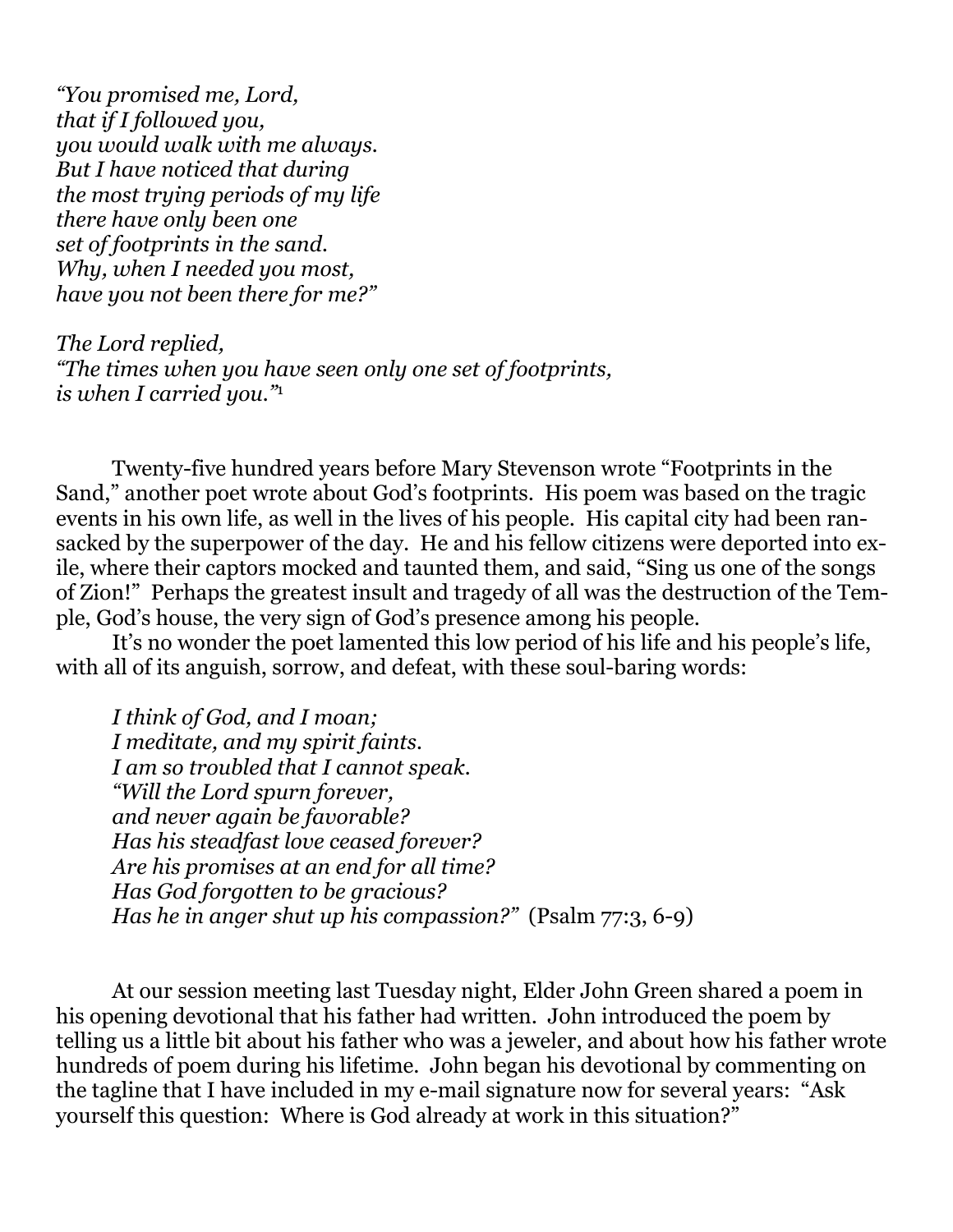I heard that question in October 2008 on the first retreat in The Pastor as Spiritual Guide Program. Almost six years later, the question still provides me with good guidance as I face different situations. When I get called to the emergency room at the hospital, I ask myself, "Where is God already at work in this situation?" When the session meets, I ask myself, "Where is God already at work in this situation?" When I meet with people and listen to their stories and difficulties, I ask myself, "Where is God already at work in this situation?"

 Every once in a while I think about changing my e-mail tagline. Almost inevitably, though, someone will mention the question to me. In the past week, three different people have talked to me about that question. When I told one friend I was thinking about changing it, she said, "Oh, don't do that! I like getting your e-mails and seeing that question. It makes me think about what God has done and is doing."

 Sometimes it's harder than at other times to see where God is already at work in this situation. That seems to be the case for the writer of this psalm, when he lays all of his feelings on the table before God: "I cry aloud to God, aloud to God, that he may hear me. In the day of my trouble I seek the Lord; in the night my hand is stretched out without wearying; my soul refuses to be comforted. I think of God, and I moan; I meditate, and my spirit faints. . . And I say, 'It is my grief that the right hand of the Most High has changed.'" (Psalm 77:1-3, 10)

 Another friend talked to me about that question in my e-mail one time. In the midst of some difficult times, the person asked me, "Where *is* God already at work in this situation?" Considering what was happening in the person's life, I could very easily understand why the question got asked.

 When in your life have you said to yourself, "I think of God, and I moan; I meditate, and my spirit faints"? What times and circumstances have been so hard for you that you were so troubled you could not speak? What has knocked you down so low that you found yourself wondering, "Has God forgotten to be gracious?"

 Something very interesting happens a little over halfway through this psalm. In the first twelve verses, the psalmist talks about himself — A LOT! Fourteen times he says "I" — "I cry aloud, I seek the Lord, I think of God, I moan, I meditate, I am so troubled, I cannot speak, I consider the days of old, I commune with my heart, I meditate, I say, I will call to mind, I will remember, I will meditate." Nine times he uses "me/my" — "hear me, my trouble, my hand, my soul, my spirit, my eyelids, my heart, my spirit, my grief." We can relate to his despair, can't we? When life is crumbling all around you, when the floodwaters have reached your neck and you feel like you're going under, when you go through the dark night of the soul, it's almost automatic to say,  $T_1 \ldots I \ldots I \ldots I$ ...

 Then, abruptly, just like that, beginning in the thirteenth verse, we don't hear about "I, me, my" any more — not a single time in the final eight verses of the poem. Instead, we hear "your mighty deeds . . . your way . . . our God . . . You are the God who works wonders . . . you have displayed your might among the peoples . . . your strong arm . . . your people . . . When the waters saw you . . . your arrows flashed . . . your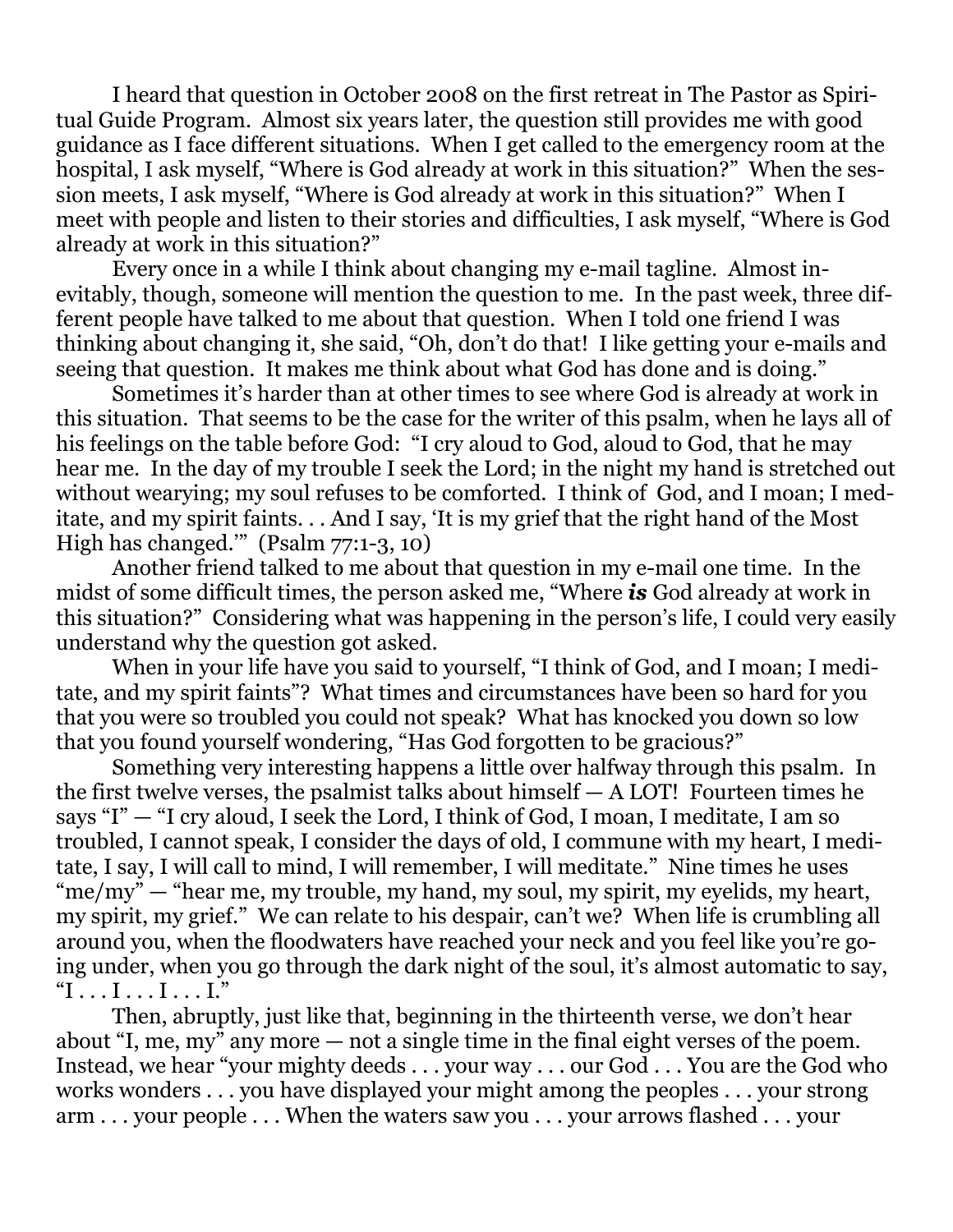thunder was in the whirlwind . . . your lightnings lit up the world . . . Your way was through the sea . . . your path, through the mighty waters . . . You led your people."

 There's a complete change of focus — from "I, me, my" to "you." And in the midst of all of the you's and your's, this is what we hear: "Your way was through the sea, your path, through the mighty waters; *yet your footprints were unseen.*"

 Why the abrupt change of focus? Listen to what the poet says, even in the depths of his troubles and struggles: "I will call to mind the deeds of the Lord; I will remember your wonders of old. I will meditate on all your work, and muse on your mighty deeds." (Psalm 77:11-12) In the midst of exile in a foreign land, with his captors mocking him about his "powerful" God, this believer remembers what God has always done for his people. Specifically, he remembers another time when God delivered his people from a time of slavery and captivity by parting the waters and leading his people like a flock by the hand of Moses and Aaron.

 Mary Stevenson found great comfort — and has given great comfort to many people — with her poem about footprints in the sand, when the Lord carries you in the most trying periods of life. In the psalm, here is a believer being honest about and finding hope in the times even when you can't so easily see God's footprints.

 Maybe God was working on my heart as I thought about today's sermon. Four or five people in the past week or so have talked about looking back over their lives and being able to see how God was at work at different times — especially the difficult times — *even though they couldn't see God at work at the time!* Let's think of those times as "God's invisible footprints." Just because we can't, don't, or won't see God at work in our lives and in this world doesn't mean God isn't already at work in this situation. As Job 37:5 says, "he does great things that we cannot comprehend."

 Nowhere in today's psalm does it say that remembering God's wonders of old and meditating on God's mighty deeds will make all of your troubles magically disappear. There is no indication that the poet suddenly had a change of heart between verses 12 and 13, so that he was no longer troubled and wondering whether or not God was still at work in his life and among God's people.

 No, the poet calls to mind the deeds of the Lord, his wonders of old, all God's work, his mighty deeds and finds encouragement, as the hymn says, "for the living of these days, for the living of these days." Not only that, he finds encouragement for the days to come, even though he surely knows the days to come will bring their own share of heartaches and sufferings and challenges.

 What gives him hope is trusting God will act now and in the future as he has *always* acted for his people in the past. That's why he can say, even in the middle of his troubles, "What god is so great as our God?"

 When we come to the Lord's table for the sacrament of communion, we praise and thank God for all he has done for us, all the way back to the creation and down through the years. Part of the Great Prayer of Thanksgiving at the Lord's table says, "Remembering your gracious acts in Jesus Christ, we take from your creation this bread and this cup and joyfully celebrate his dying and rising, as we await the day of